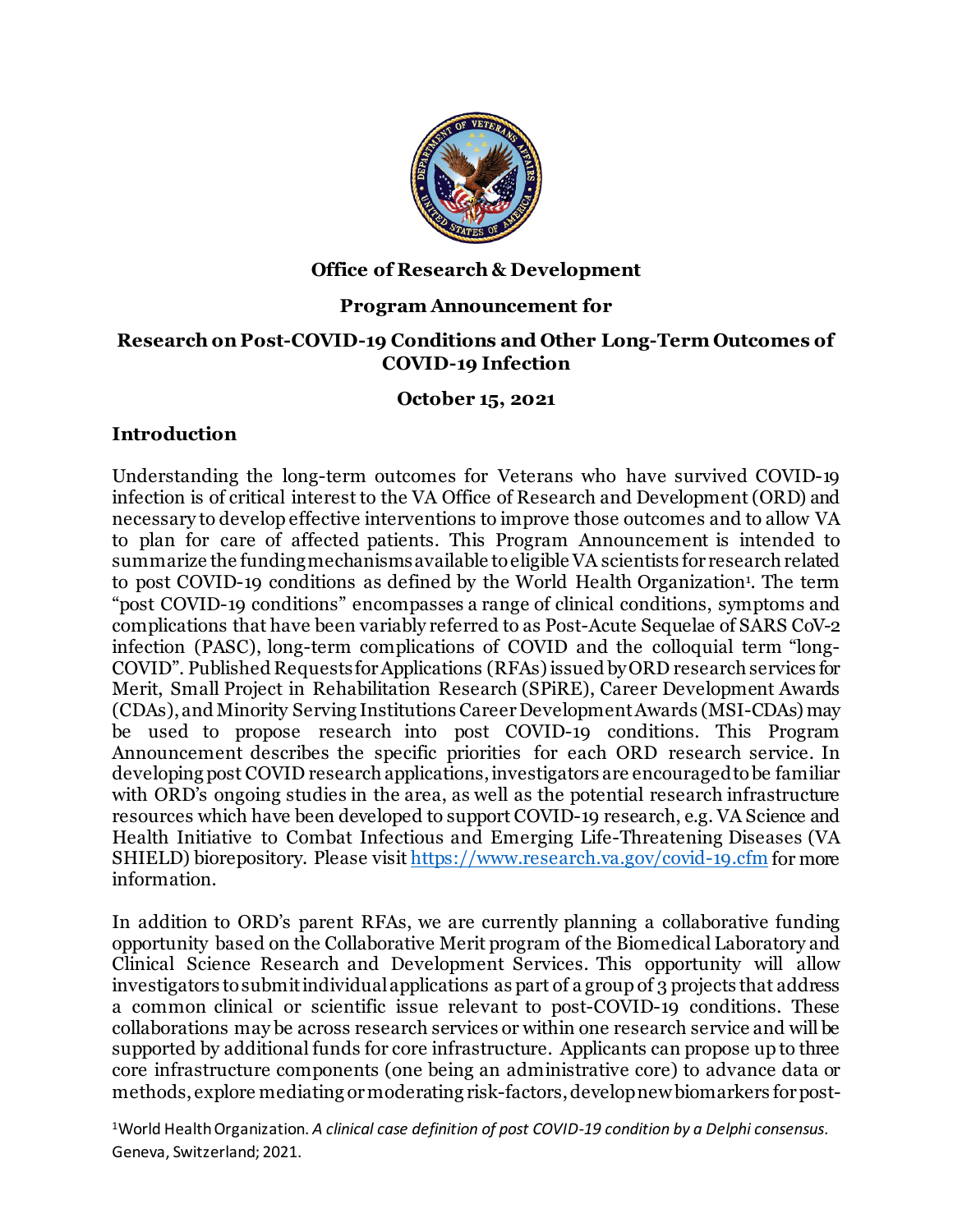COVID-19 conditions, or improve engagement of clinical partners or patients, among others. We anticipate release of the RFA by **November 7th.** We are releasing this information now so individual investigators can consider and develop collaborations with other teams in order to move needed scientific evidence and knowledge forward. The initial stage of the application process will require a letter of intent (LOI) describing the clinical or research problem of interest, the aims and methods for each of the three studies, and the role of infrastructure cores. Investigators with approved LOIs will then develop full applications which will be reviewed by a single, cross-disciplinary panel. ORD will conduct a webinar in advance of the LOI deadline to answer questions. The anticipated deadline for LOIs is January. Please note: applications submitted to HSRD or RRD for the December 2021 deadlines may be included in a LOI for the collaborative funding opportunity.

Between the current funding mechanisms and the new opportunity to be presented in a Collaborative Merit RFA, ORD hopes to engender wide-ranging team science to address the highly relevant questions related to post-COVID-19 conditions, and thus improve Veterans' healthcare.

## **Research Priorities by Service**

## **Biomedical Laboratory R&D Service (BLRD)**

The goal of BLRD is to support laboratory, animal and -omic studies that will discover biomarkers that predict post COVID-19 conditions and biomarkers for active post COVID-19 conditions, that will explain the pathophysiology of post COVID-19 conditions, and that will help to identify potential treatments for post COVID-19 conditions. Areas of interest include:

- Studies of validated animal models designed to identify potential biomarkers of risk of developing post COVID-19 conditions
- Studies of validated animal models designed to identify potential biomarkers of active post COVID-19 conditions.
- Studies of validated animal models designed to determine the pathophysiology of post COVID-19 conditions.
- Studies of validated animal models designed to identify potential treatments for post COVID-19 conditions for future testing.
- Studies designed to identify biomarkers of post COVID-19 conditions risk or active post COVID-19 conditions and to identify pathways involved in post COVID-19 conditions pathogenesis and potential targets for treatments.

Note that studies involving prospective collection of data on human subjects or which involve more than minimally invasive procedures are not in BLRD purview.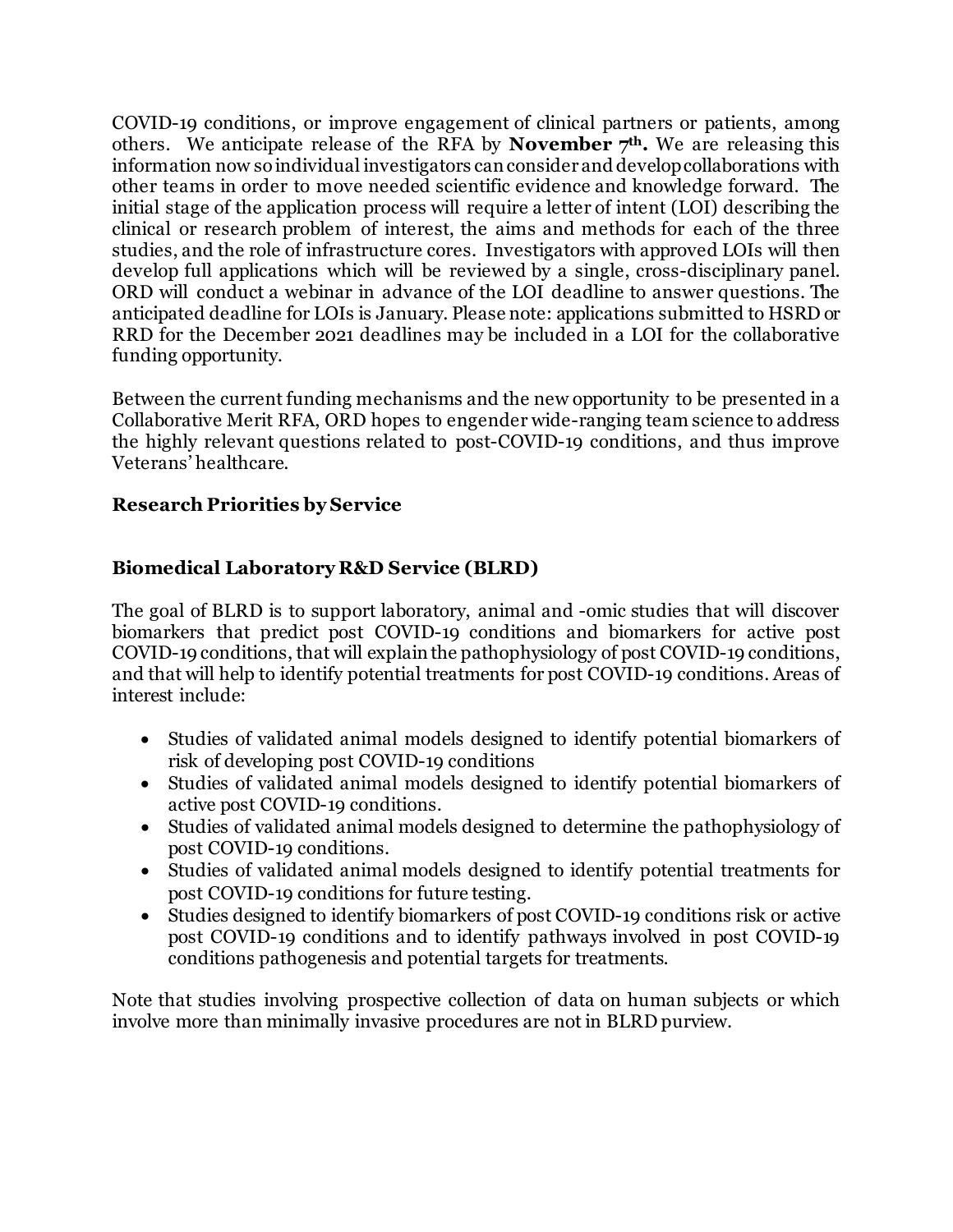## **Clinical Science Research and Development (CSRD) Service**

CSRD is focused on supporting research that answers important clinically related or clinically translatable questions. For example, in post COVID-19 conditions, we are interested in assessing factors that impact patient centered outcomes including "how long will I be impacted?" and "how we will know what symptom intervention is effective?" Applications should include a description of what specific clinical questions are being addressed in the application. We are interested in interventional and effectiveness studies, clinical, and epidemiological studies. Areas of interest include,but are not limited to:

- Changes and trajectories specific to post COVID-19 conditions in suicide risk, mental health conditions, substance use and abuse, as well as factors that may impact such trajectories
- Effective treatment and management of mental health exacerbation due to post COVID-19 conditions
- Physical and cognitive functioning in post COVID-19 conditions, and comparison to baseline health and function
- Understanding the fluctuation of symptoms (persistent or new) in post COVID-19 condition and the potential impact on health outcomes or treatments
- Identification of biomarkers (including viral variants, genetic susceptibility, inflammatory markers, diagnostic markers, etc.) associated with specific symptoms of post COVID-19 conditions
- Identification of patient and disease risk factors that influence the development and duration of post COVID-19 conditions?
- Predictors of development and duration of post COVID-19 conditions
- Impacts of COVID treatments and vaccination on post COVID-19 conditions
- Long-term cardiac, neurological, mental health and pulmonary complications versus exacerbation of other chronic disease states versus combination of both conditions
- Impacts of conditions or exposures prevalent in Veterans that influence post COVID-19 conditions onset and duration

# **Health Services R&D (HSRD)**

The goal of HSR&D is to identify and evaluate innovative strategies that lead to accessible, high quality, and equitable care for patients. For this announcement, HSR&D is particularly interested in applications that will add to our understanding of the following impacts of post COVID-19 conditions:

- Health system utilization and costs of patients with specific post COVID-19 conditions (note: the COVID Outcome Research Collaboratory two-year outcomes study will characterize impact of COVID infection on outcomes and costs at a population level).
- Impacts need for long-term services and support